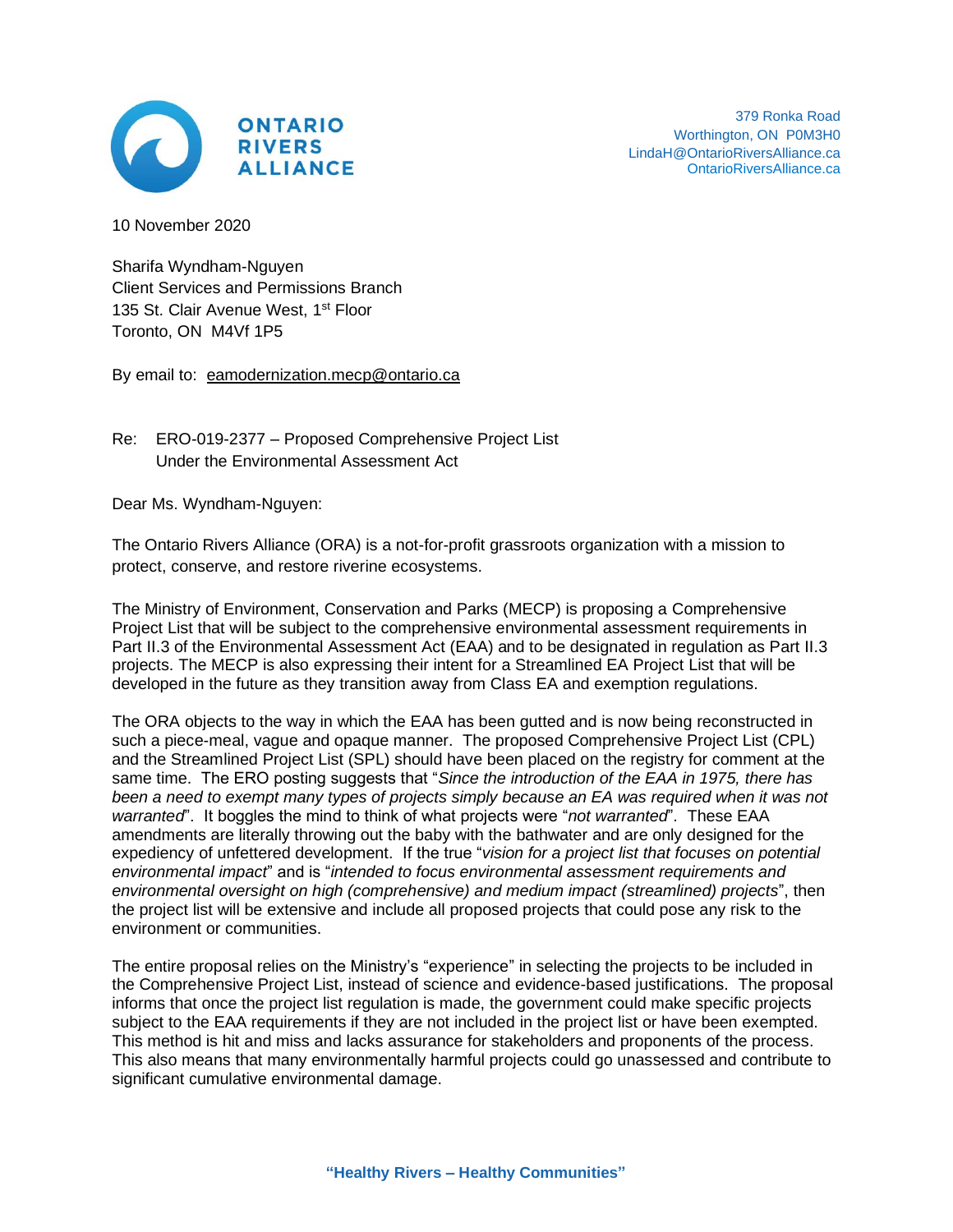

ORA submits that project lists and any decisions regarding project lists must be based on science and evidence-based criteria, not on arbitrary, random, or convenient whims.

This proposed CPL falls far short of a "comprehensive" list of projects that could pose a risk to the environment and the public. This entire proposal is irresponsible and unacceptable and must be withdrawn.

Notwithstanding ORA's position on the EAA amendments and the CPL as noted above, we offer the following for the types of environmentally significant projects that should be contained in a science and evidence-based project list.

## **Small, Medium and Large Hydroelectric Facilities:**

The proposed CPL, under Section 3, addresses "*A new hydroelectric facility with a capacity greater than or equal to 200 Megawatts [MW]*" and under Section 5, "*Significant modifications to electricity projects* – Any expansion of or change in a generation facility… or any *significant modifications in a generation facility…*".

While the effects of large hydro projects (200 MW) have been well known and documented for over a century, small (up to 10 MW) and medium sized (10 MW to 200 MW) hydroelectric projects involve many of the same impacts per unit of power generated<sup>1</sup> and, cumulatively, the environmental degradation can exceed that of large hydro projects.<sup>2,3,4</sup> Small and medium sized hydro projects are situated on smaller and often more sensitive riverine ecosystems; however, like large hydro projects, will also alter the river's flow regime and can have significant impacts on the aquatic environment, as flow is a major determinant of a river's ecological characteristics and its aquatic biodiversity<sup>5,6</sup>.

Reductions in flow caused by small and medium sized hydroelectric projects can transform river ecosystems across wide geographic ranges<sup>7</sup> and result in a number of changes to river hydrology, including flow velocity, sediment transport, turbidity, bed and bank stability, wetted width and water depth, and temperature. 8,9,10 Changes in hydrology can significantly alter habitat for fish and other species, at times resulting in elimination or significant reduction in aquatic populations, and to changes in aquatic community composition.<sup>11</sup> Many riverine fish and invertebrate species have a limited range of conditions to which they are adapted. The relatively recent pattern of daily fluctuations in flow and water levels often associated with small and large hydro is not one to which many species are adapted; and such conditions can reduce the abundance, diversity, and productivity of many riverine organisms.<sup>12</sup>

A recent study examined scaled hydropower impacts in the Nu River basin of southwestern China, where the researchers calculated impact per MW of capacity across 14 metrics between small and large hydropower projects (with small being below 50 MW as defined in Chinese policy). **They found that small hydropower dams had greater impact per MW for 9 of the 14 metrics, including length of river channel affected and impact on habitat designated as conservation priorities**. 13

Greenhouse Gas Emissions and Methylmercury:

Most waterpower facilities on smaller rivers in Ontario today use cycling and/or peaking strategies to maximize power generation during peak demand hours to earn substantial bonuses. To maximize power generation, waterpower facilities will create a reservoir or headpond (impoundment) above the dam to increase the head and provide water storage. Even with small waterpower projects, the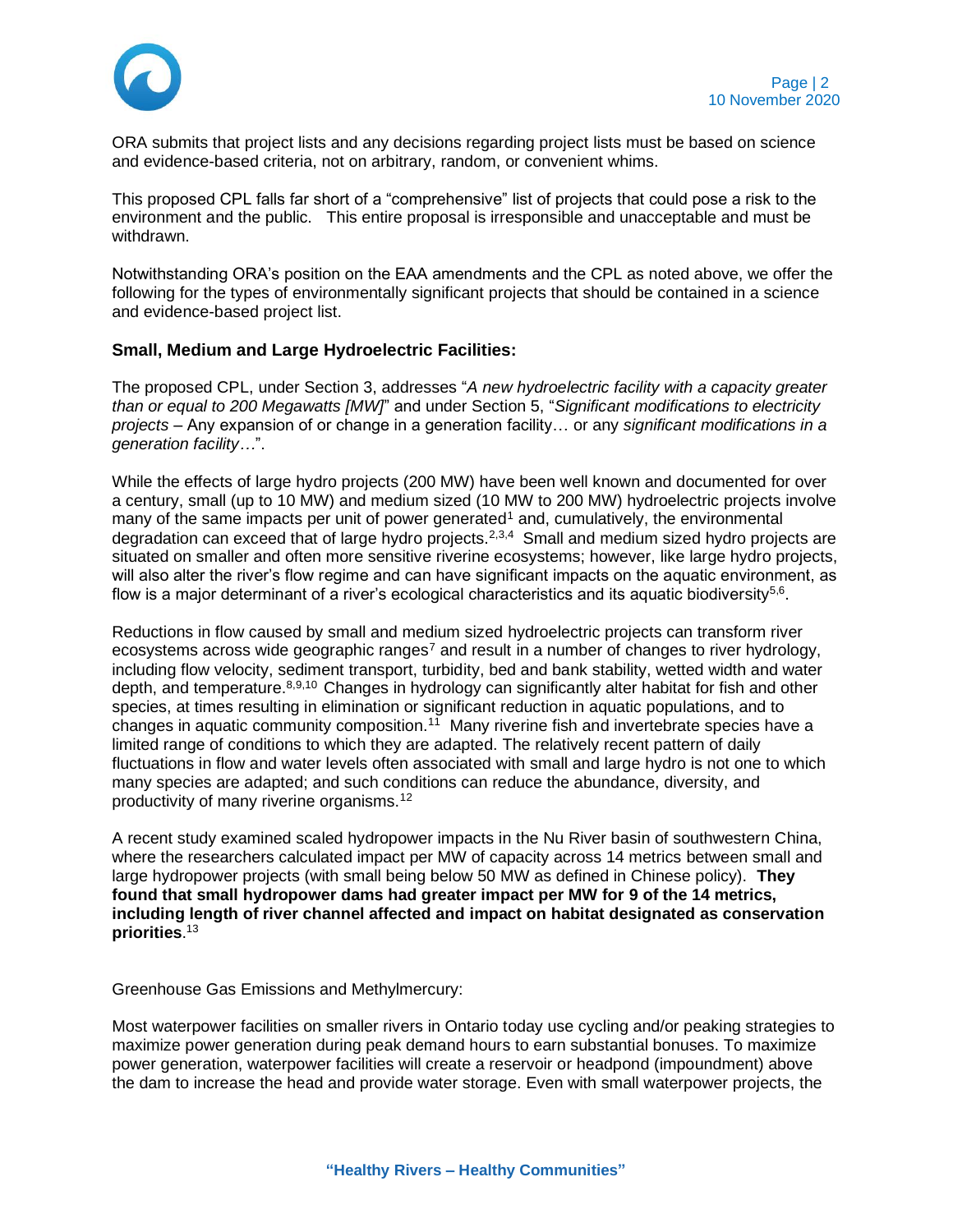

headpond can flood many hectares of land, including wetlands, extend for several kilometers upstream, and impact many more kilometers of downstream riverine ecosystem.

Dams and associated hydroelectric facilities harm the environment<sup>14</sup> and when headponds or reservoirs are flooded, can produce carbon dioxide and methane for decades, and possibly for centuries.15,16 *In contrast to the widespread assumption (e.g., in Intergovernmental Panel on Climate Change scenarios) that GHGs emitted from reservoirs are negligible, measurements made*  in boreal and tropical regions indicate they can be substantial <sup>17,18</sup>.<sup>19</sup>

The effect of damming on methane emissions conducted in a central European impounded river revealed that reservoir reaches are a major source of methane emissions and that areal emission rates far exceed previous estimates for temperate reservoirs or rivers. It showed that sediment accumulation correlates with methane production and subsequent ebullitive release rates. Results suggested that sedimentation-driven methane emissions from dammed river hot spot sites can potentially increase global freshwater emissions by up to 7%.<sup>20</sup>

Clearly dam and waterpower reservoirs (small and large) can contribute to world GHG emissions and these emissions must be carefully considered in attempts to address climate change, in the development of carbon pricing actions, and in the proposed CPL.

The ELARP study, on Lake 979 and the surrounding wetland system, demonstrated dramatic increases of 10 to 20 times, in both methylmercury and GHGs (carbon dioxide and methane) in response to flooding of wetland vegetation. Clearly, the microbial breakdown of dead plants and organic soils resulted in the methylation of mercury already present in the system, and the production of significant quantities of carbon dioxide and methane. 21,22

The ultimate concentration of mercury in aquatic organisms within newly inundated environments depends on a number of factors including the biological and chemical characteristics of the water body and sediment-water interface, including pH, dissolved oxygen, oxidation-redox potential, sulphate concentrations, all of which affect the potential for and rate of bacterial decomposition and methylmercury generation and transfer from sediments to the overlying water. In fact, research suggests there is a complex relationship among various factors such as availability of organic material to stimulate methylation, concentration of mercury in the system, anoxic conditions to allow methylation to occur, the portion of watershed and food chain affected by new inundation and the ongoing flushing and attrition of methylated mercury from the system.<sup>23</sup>

Methylmercury contamination of fish tissue poses a serious risk to Indigenous communities, and all those who rely on fish as a main staple in their diet. Some fish contain mercury at high enough levels to threaten public health and safety, and must be considered in the proposed CPL.

Fisheries and Cumulative Impacts:

Additionally, multiple cascading units on a single river, with interconnecting impoundments can compound the impacts across a catchment and beyond. These cumulative effects can include serious turbine mortalities to fish<sup>24</sup>, exacerbation of water quality and water quantity impacts, as well as severe fragmentation of aquatic and terrestrial habitats, due to the associated construction and mere presence of infrastructure (generating stations, hydro corridors and access roads). Many of these effects are ongoing, and at times accumulating in their effects for the life of the facility and may be irreversible.<sup>25,26</sup>

For example, the Ottawa River watershed supports 50 waterpower facilities. The individual environmental effects of these facilities have not been effectively identified and mitigated, let alone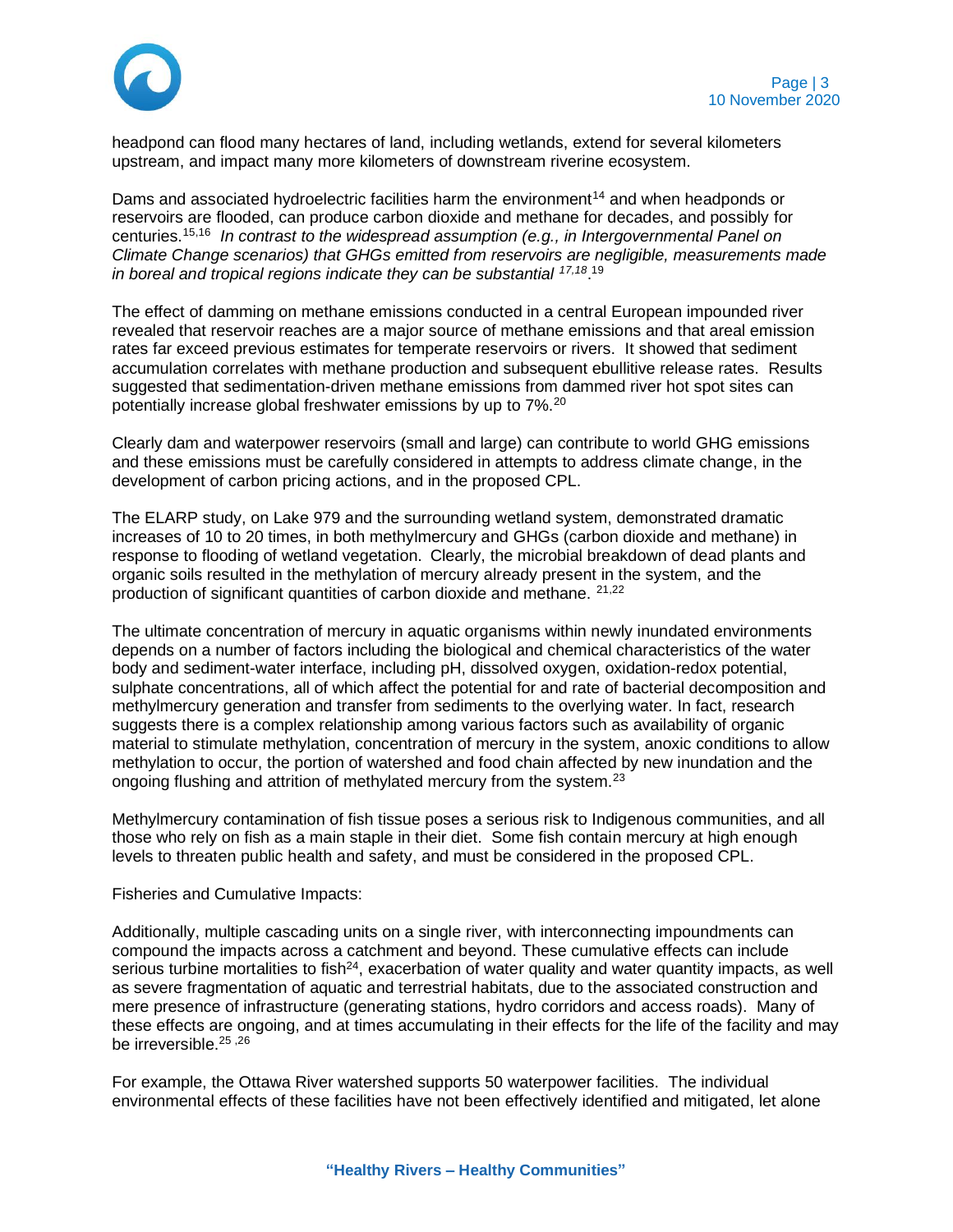

their cumulative effects; nor has there been any meaningful attempt to do so. However, there have been some relatively recent examinations of the cumulative effects of some Ottawa River waterpower facilities on mortality of downstream migrating eels.<sup>27,28</sup>, as well as the effects of water regulation in the Ottawa River on Lake Sturgeon and other large bodied fish communities.<sup>29,30,31</sup> Adding more facilities to this watershed would make little sense without effective mitigation of existing effects.<sup>32,33</sup>

The cumulative impacts of multiple waterpower facilities must be assessed at the appropriate regional scale<sup>34</sup>. Cumulative effects assessment at the individual project scale frequently addresses the wrong perspective in time and space.<sup>35</sup> "The accumulated effects of multiple small-scale *waterpower operations could amount to similar overall environmental degradation per unit of electricity generated as is caused by larger projects.*"36 In fact the cumulative impacts of many small projects can be even larger, depending on the circumstance.37,38

Consequently, the size of the project should not be the determining criteria but, instead, a regional scale cumulative approach should be used when fish will be killed, or habitat destroyed.

Hydroelectric power generation has resulted in significant and ongoing impacts to fish and wildlife populations and habitat, to ecological processes, and to aboriginal communities.<sup>39</sup>

Ontario fisheries are a valuable, but ecologically sensitive resource that contributes substantially to Ontario's economy, with recreational and commercial fishing valued at more than \$2.5 billion. This includes:

- 41,000 person years of employment;
- more than 1.2 million residents and non-resident anglers, who contribute \$2.2 billion annually to the Ontario economy;
- a driving force for Ontario's tourism industry and a key economic component in many communities, particularly in Northern Ontario with 1600 licensed tourist operators generating hundreds of millions of dollars in revenues annually;
- more than 500 active commercial fishing licenses, contributing more than \$230 million dollars to the Ontario economy; and
- 1200 commercial bait fishing licenses issued annually, with \$17 million in direct sales of live bait.<sup>40</sup>

Upgrades or modifications to hydroelectric facilities can mean an increase in installed capacity, an increase in headpond size, and the construction in and of itself can have negative environmental impacts on the riverine ecosystem.

Hydroelectric proponents tout the fact that their facilities are projected to last up to 100 years, and in the long run are worth the huge up-front investment. However, this only confirms the long-term duration of negative environmental effects of hydroelectric on water quality, water quantity and Ontario's fisheries.

Therefore, it is crucial that this government recognize the massive ecosystem benefits and job creation contributions that healthy rivers bring to the Ontario economy. If we do not protect these important social and economic values, it is the citizens of this province, and our future generations, who will suffer from decisions made today.

The Comprehensive Project List criteria for significant environmental impacts includes the magnitude, geographic extent, duration, frequency, degree of reversibility and the possibility of occurrence of the effect. It is evident from the information ORA has provided, that small, medium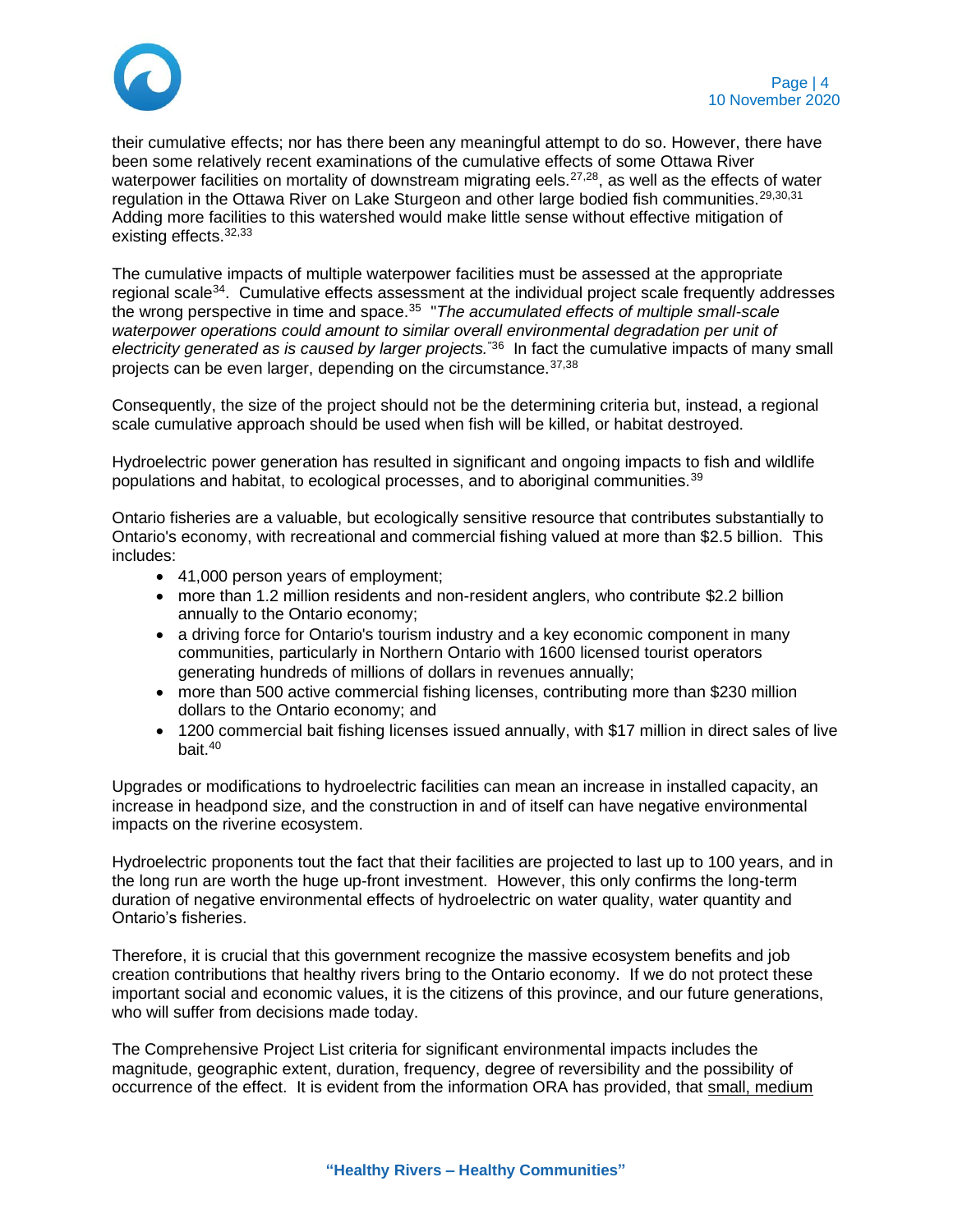

and large hydroelectric projects meet the required criteria to be included in the Comprehensive Project List.

Mining:

The heavy metal contamination settled into the river ecosystems in the Sudbury area is a strong testament for the need for mining projects to undergo rigorous environmental assessments. Mining has contributed to some of the worst toxic heavy metal contamination impacting on Ontario riverine ecosystems than any other industry. Therefore, it is crucial that the mining industry be required to undertake an environmental assessment for all new or expanded mining projects, and must appear on the EAA CPL.

Identified Factors:

It is also important that the Ministry's "identified factors" specifically include climate change and toxics such as heavy metals, herbicide and pesticide contamination in their considerations.

## **ORA Recommendations:**

- **1.** Given the very site-specific nature of hydroelectric, its significant serious and ongoing environmental impacts over wide geographic ranges, its long duration, frequency and degree of reversibility and occurrence of the impacts, that all (small, medium and large) new and upgraded hydroelectric projects incorporating dams, turbines, reservoirs, diversions and peaking or cycling operating strategies, must be included in the Comprehensive Projects List.
- **2.** All proposed projects that could harm the environment, especially all forms of mining, must go through the environmental assessment process and included in the Comprehensive Project List.
- **3.** Climate change and toxics be included as "identified factors" of the CPL.

The ORA also fully supports the Canadian Environmental Law Association's submission regarding the proposed "Comprehensive Project List".

Thank you for this opportunity to comment!

Respectfully,

Linda Heron Chair, Ontario Rivers Alliance (705) 866-1677

Cc: Jeff Yurek, Minister of Environment, Conservation and Parks – [Minister.MECP@Ontario.ca](mailto:Minister.MECP@Ontario.ca)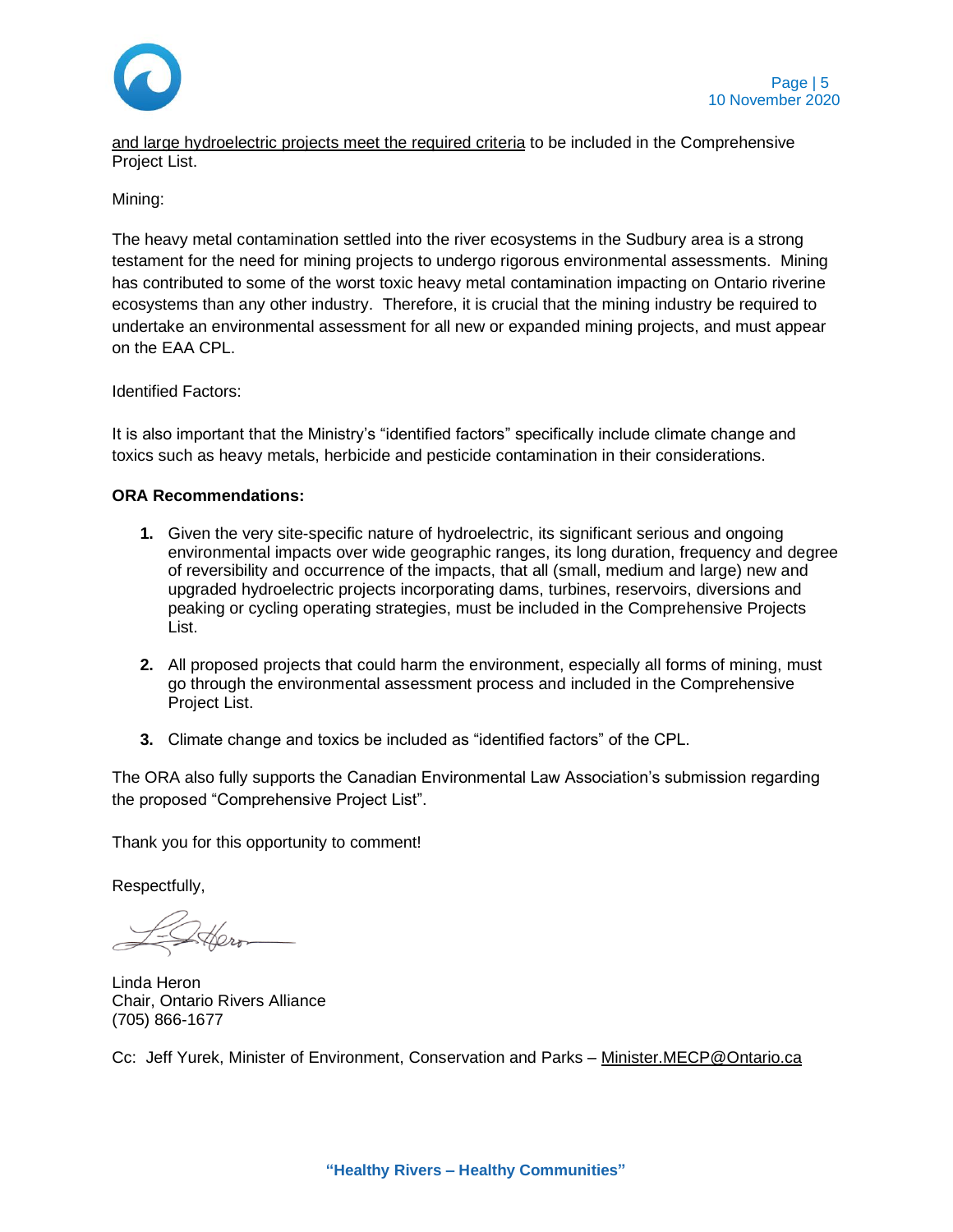

*<sup>1</sup> [Fearnside, P. 2007. Why hydropower is not clean energy.](http://www.scitizen.com/future-energies/why-hydropower-is-not-clean-energy_a-14-298.html) Online: [http://www.scitizen.com/future](http://www.scitizen.com/future-energies/why-hydropower-is-not-clean-energy_a-14-298.html)[energies/why-hydropower-is-not-clean-energy\\_a-14-298.html](http://www.scitizen.com/future-energies/why-hydropower-is-not-clean-energy_a-14-298.html)*

*<sup>2</sup> Kibler, K.M., and Tullos, D.D. (2013), Cumulative biophysical impact of small and large hydropower development in Nu River, China, Water Resour. Res., 49, doi:10.1002/wrcr.20243.*

*<sup>3</sup> Abbasi, T. and Abbasi, S.A. 2011a. Small hydro and the environmental implications of its extensive utilization. Renewable and Sustainable Energy Reviews, 15: 2134-2143.*

*<sup>4</sup> Abbasi, T. and Abbasi, S.A. 2011b. Small hydro could add up to big damage. SciDev.Net 20/06/11. Online:<http://www.scidev.net/global/water/opinion/small-hydro-could-add-up-to-big-damage-1.html>*

*<sup>5</sup> Gilvear, D.J., Heal, K.V., & Stephen, A. 2002.Hydrology and the ecological quality of Scottish river ecosystems. The Science of the Total Environment. 294: 131-159.*

*<sup>6</sup> Enders, E.C., Scrupton, D.A. and Clarke, K.D. 2009. The Natural Flow Paradigm and Atlantic salmon – moving from concept to practice. River Research and Applications. 25: 2-15.*

*<sup>7</sup> Anderson, E.P., Freeman, M.C., and Pringle, C.M. 2006. Ecological consequences of hydropower development in Central America: Impacts of small dams and water diversion on neotropical stream fish assemblages, River Res. Applic. 22: 397-411*

*<sup>8</sup> SNIFFER, 2011. [Impact of run-of-river hydro-schemes upon fish populations. Phase 1 Literature](http://www.sniffer.org.uk/Webcontrol/Secure/ClientSpecific/ResourceManagement/UploadedFiles/WFD114_Lit%20review_FINAL_AUG2011.pdf)  [Review. Edinburgh: Scotland and Northern Ireland Forum for Environmental Research.](http://www.sniffer.org.uk/Webcontrol/Secure/ClientSpecific/ResourceManagement/UploadedFiles/WFD114_Lit%20review_FINAL_AUG2011.pdf)* 

*<sup>9</sup> Uttley, J. 2012. E-Futures Mini-project report – Effect of a small hydropower scheme on the aquatic macroninvertebrate community. P-5. The University of Sheffield. Online: [http://e](http://e-futures.group.shef.ac.uk/publications/pdf/183_17.%20Jim%20Uttley.pdf)[futures.group.shef.ac.uk/publications/pdf/183\\_17.%20Jim%20Uttley.pdf](http://e-futures.group.shef.ac.uk/publications/pdf/183_17.%20Jim%20Uttley.pdf)*

*<sup>10</sup> Haxton, T.J., and Findlay, C.S. 2008. Variation in lake sturgeon (Acipenser fulvescens) abundance and growth among river reaches in a large regulated river. Canadian Journal of Fisheries and Aquatic Sciences. 65: 645-657.*

*<sup>11</sup> Ibid.*

*<sup>12</sup> Cushman, R.M. Review of Ecological Effects of Rapidly Varying Flows Downstream from Hydroelectric Facilities. North American Journal of Fisheries Management. Volume 5, Issue 3A: 330-339*

*<sup>13</sup> Kibler, K.M., and Tullos, D.D. (2013), Cumulative biophysical impact of small and large hydropower development in Nu River, China, Water Resour. Res., 49, doi:10.1002/wrcr.20243.*

*<sup>14</sup> PEW Environment Group. 2011. A Forest of Blue: Canada's Boreal. Online:* 

*http://www.pewtrusts.org/~/media/legacy/uploadedfiles/peg/publications/report/PEGBorealWaterReport11March2011 pdf.pdf*

*<sup>15</sup> Venkiteswaran, J.J., Schiff, S.L., St. Louis,V.L., Matthews, C.J.D., Boudreau, N.M., Joyce, E.M., Beaty, K.G., and Bodaly, R.A.(2013), Processes affecting greenhouse gas production in experimental boreal reservoirs, Global Biogeochem. Cycles, 27, doi:10.1002/gbc.20046*

*<sup>16</sup> Maeck, A., DelSontro, T., McGinnis, D.F, Fischer, H., Flury, S., Schmidt, M., Fietzek, P. and Lorke, A., 2013. Sediment Trapping by Dams Creates Methane Emission Hot Spots, Environmental Science and Technology, 8130- 8137, Online:<http://www.dx.doi.org/10.1021/es4003907>*

<sup>17</sup> *St. Louis, V.L., Kelly, C.A., Duchemin, E., Rudd, J.W.M., Rosenberg, D.M. 2000. Reservoir Surfaces as sources of greenhouse gases to the atmosphere: a global estimate. BioScience 50(9) : 766-775.*

<sup>18</sup> *World Commission on Dams. 2000. Introduction to Global Change, Working Paper of the World Commission on Dams, Secretariat of the World Commission on Dams, Cape Town, South Africa.*

*<sup>19</sup> Environment Canada. 2004. [Threats to Water Availability in Canada. National Water Research Institute, Burlington,](https://www.ec.gc.ca/inre-nwri/default.asp?lang=En&n=0CD66675-1&printfullpage=true)  [Ontario. NWRI Scientific Assessment Report Series No. 3 and ACSD Science Assessment Series No. 1. 128 p.](https://www.ec.gc.ca/inre-nwri/default.asp?lang=En&n=0CD66675-1&printfullpage=true)*

*<sup>20</sup> Maeck, A., DelSontro, T., McGinnis, D.F, Fischer, H., Flury, S., Schmidt, M., Fietzek, P. and Lorke, A., 2013. Sediment Trapping by Dams Creates Methane Emission Hot Spots, Environmental Science and Technology, 8130-8137, Online:<http://www.dx.doi.org/10.1021/es4003907>*

*<sup>21</sup> Impacts of Reservoir Flooding 1991 to Present, P-1.*

*<sup>22</sup> Kelly, C.A. et al. (1997). Experimental Lakes Area Reservoir Project (ELARP). Increases in fluxes of greenhouse gases and methyl mercury following flooding of an experimental reservoir, Environ. Sci. Technol, 31(5), 1334-1344, doi:10.1021/ES9604931.*

*<sup>23</sup> Ullrich S.M., Tanton, T.W. and Abdrashitova, S.A. 2001. Mercury in the aquatic environment: a review of factors affecting methylation. Crit Rev Environ Sci and Tech. 31: 241-293.*

*<sup>24</sup> MacGregor, R., Haxton, T., Greig, L., Casselman, J.M., Dettmers, J.M., Allen, W.A., Oliver, D.G., and McDermott, L. 2015. The demise of American Eel in the upper St. Lawrence River, Lake Ontario, Ottawa River and associated watersheds: implications of regional cumulative effects in Ontario. Pages 149–188 in N. Fisher, P. LeBlanc, C. A.*